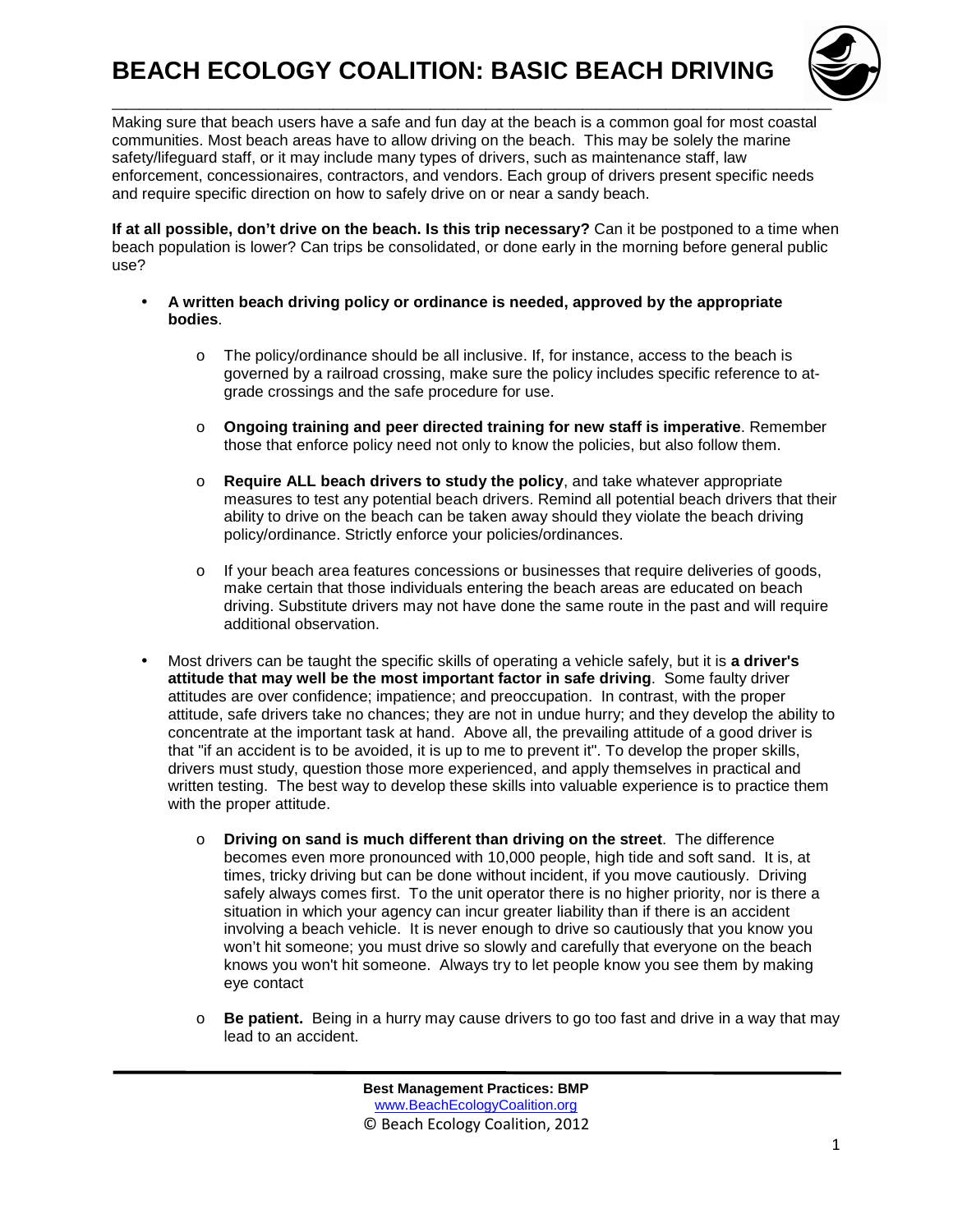

- $\circ$  Drive on the beach in such a manner as to ascertain 360 degree vision with full awareness of surroundings and to **be in visual contact with beach users, other operators and drivers. If this is not possible, then the beach is too crowded for driving**.
- o **Standard procedure for maintenance vehicles driving on the beach is to have headlights and any warning lights on, and to drive slowly at approximately five miles per hour.**
- $\circ$  All drivers need to be aware of the quality and conditions of the beach areas where they will be driving. Being aware of and being trained to drive near drop offs, soft sand and other beach hazards is a highly important component of appropriate and safe beach driving. **The topography of the beach can change in a matter of minutes**, and drivers need to be aware of these changes.
- o **Know your tides**. The best laid driving plans are immediately altered if you find your vehicle taking on water.
- o **Avoid driving in wet sand.** Driving in wet sand has a direct impact during grunion season, and vehicles and electronics do not benefit from contact with the salt water.
- **Most beachgoers have no expectation of encountering a vehicle at the beach and most often do not pay attention even when they do see one.** 
	- $\circ$  When someone is crossing your path, stop a good distance (75 feet) away, let them cross, then proceed. Don't pull right up to them and stop. They will feel that they just missed being hit.
	- o With the noise of surf and thousands of people, vehicles may not be heard by beach users. Even adults may walk into a vehicle's path. Beach drivers must keep their eyes on the vehicle's path at all times. Many experienced drivers take their foot off the accelerator and place it above the brake pedal to decrease reaction time.
	- o When driving next to walls, trees, buildings or other beach amenities, drive as though someone is about to step out in front of you. Watch for people that may be hidden from view by steep berms or cusps along the water line.
	- o **Remember that some people like to be buried in the sand.** Some people may even cover the part of their body not buried in sand with a covering such as a towel. Therefore, never straddle such potential body covers with the vehicle.
	- o Children present the greatest danger when driving on the beach because they often make sudden and unexpected moves. Children also are difficult to see in a vehicle's blind spot.
	- o You may occasionally have to drive through areas of beach which are strewn with children's toys. If in a hurry, it is better to straddle the toys with the vehicle's tires than to be forced to pass too close to people.
	- $\circ$  Also remember that beach users may have concerns that may seem contradictory. They may be oblivious to the twenty ton loader working on the beach right next to them, but instead have concerns about the dump truck a half mile away.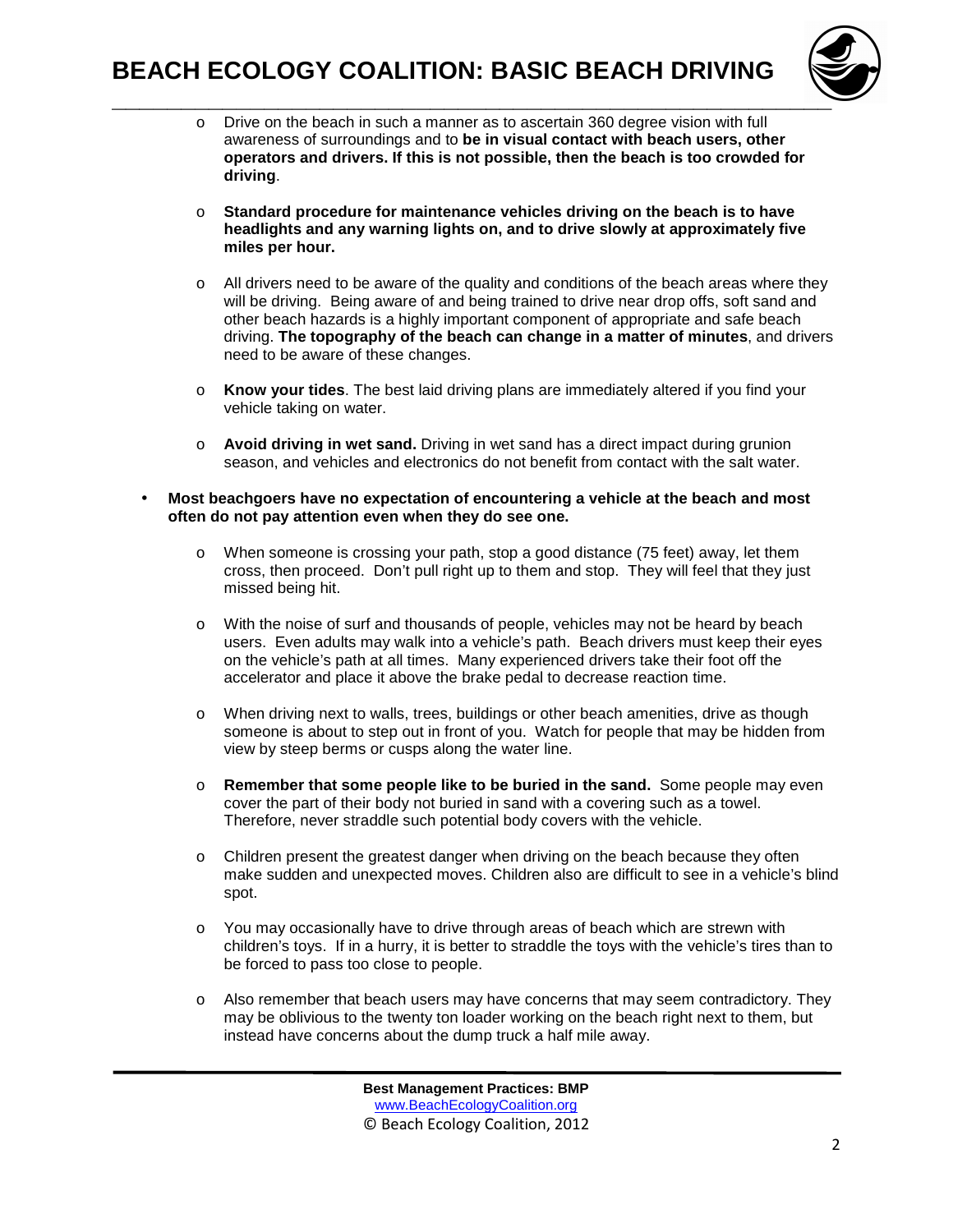

- **Know your route; plan it ahead to avoid getting bottle necked in an unsafe position or having to backtrack. Use consistent routes for the public's convenience**.
	- o **If at all possible, position vehicles so that there is no need to back up.** Beach drivers must look all around and under their vehicle before driving away and never back up when rear sight visibility is limited in any way. Placement of four traffic cones at each corner of a parked vehicle assists in reminding drivers to make this type of check when they remove the cones to leave.
	- o **Avoid right turns**. Right turns have limited visibility for the driver, where left turns allow vastly greater visibility.
	- o Drivers need to **exercise great caution when driving near beach rock cobble**. It is impossible to gauge the depth of piles of cobble from the driver's seat. If a vehicle becomes stuck in cobble, gunning the engine will only bury the vehicle deeper. Avoid driving in cobbled areas if at all possible.
	- o **Piles of kelp must be avoided**. It is impossible to gauge the depth or composition of piles of kelp from the driver's seat. Children often play in or around piles of kelp.
	- o If your beaches feature access roads, **limit driving** by contractors, maintenance staff, vendors, etc. to these areas.
	- o If your beaches feature at-grade railroad crossings, make certain all drivers are trained in the proper procedures and placement of vehicles using these crossings.
	- o At-grade railroad crossings, vehicles and pedestrians can be a dangerous mix. When exiting or entering a beach through an at grade railroad crossing, particular care should be taken to recognize that pedestrians will be more focused on trains than your vehicle.
- **Environmental concerns have a major impact on beach driving**.
	- o **Avoid driving and turning vehicles on the high tide/wrack line** year round, as these areas represent hot spots of life, biodiversity and prey for shorebirds. Special emphasis should be given to avoiding driving on the wrack line during grunion season (roughly March through August). The wrack line, or tidal wrack, is the line of dead or dying seaweed and other debris left on the upper beach by the last high tide. This is the area where grunion breed. If crossing the wrack line is necessary, try to return using the same route so as to minimize impact on the grunion areas.
	- o Some beach areas feature protected wildlife, quite often avian. **Drivers should be educated as to the exact locations of any protected wildlife.** On example is the snowy plover. During their nesting season, all care must be taken to not drive in the nesting areas.
	- o **Avoid flushing roosting seabirds, gulls and shorebirds with vehicles.** Don't drive through roosting or foraging flocks and proceed very slowly in the vicinity of flocks of birds on the beach. Avoid staring or pointing directly at birds.
	- o **Other areas may feature endangered plants. Again, all drivers should be familiar with the locations**. These areas should be totally avoided by beach drivers.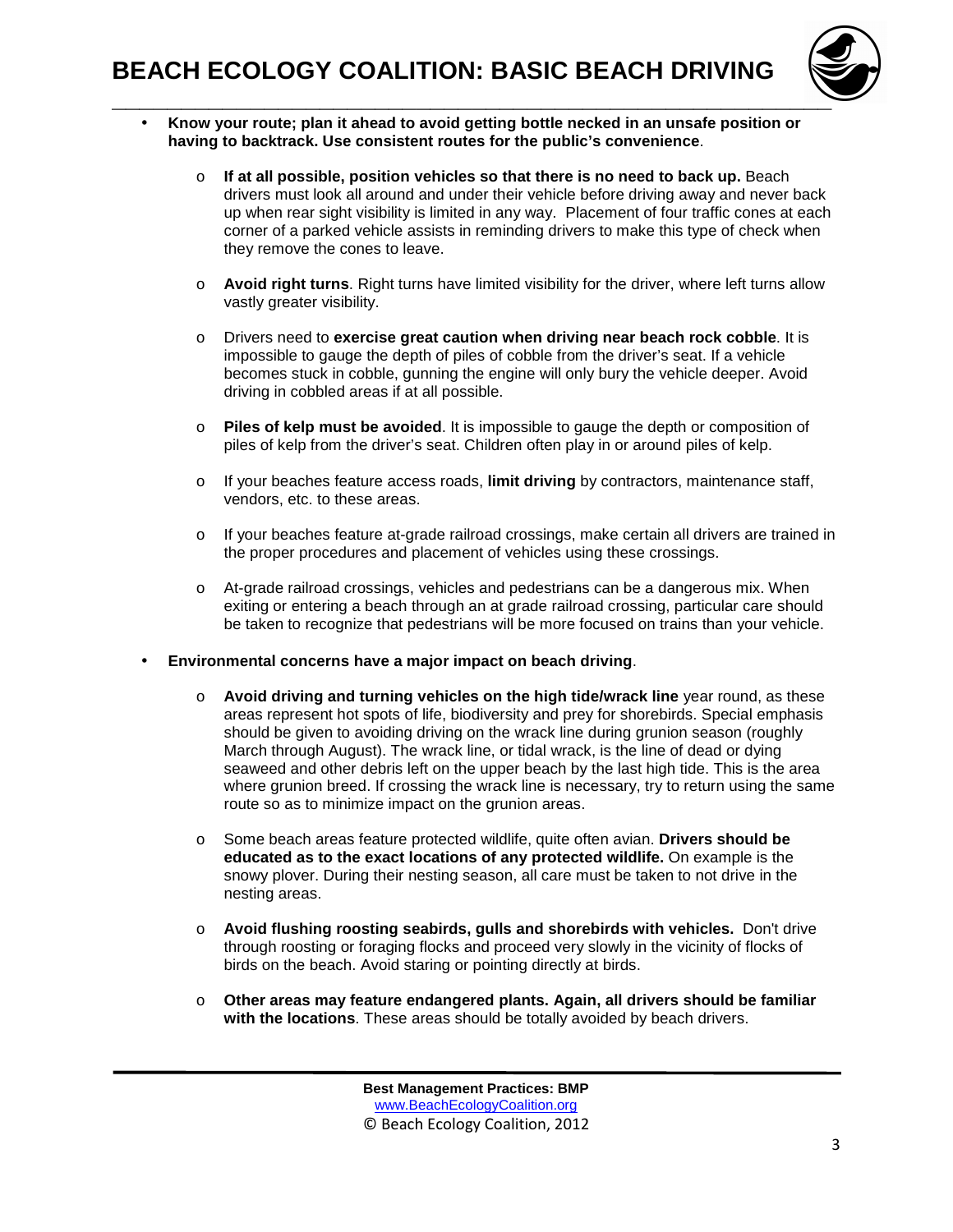

- o **Avoid driving on vegetation and zones where seedlings are sprouting** (coastal strand zone= above high tide line and below primary foredune).
- o **Avoid driving on embryo dunes and hummocks in the coastal strand and dunes.**
- o **Establish and use one path/road** through vegetated zones of beaches and dunes as much as possible to reduce extent of impacts.
- Driving over berms may be part of your beach issues. Plan ahead to **avoid having to cross berms**. Driving over berms can be dangerous because:
	- o The berm, as well as the vehicle's hood, can obscure the driver' vision.
	- o Crossing up and over a berm usually requires the operator to accelerate.
	- o Berms will usually cause the vehicle to side slip a certain amount.
	- o People may congregate at the base of a berm because it serves as a windbreak or backrest.
	- o Children often like to play around berms, especially by digging holes into them.
- Driving up berms presents different challenges. **Never climb up a berm without first looking to assure the path is clear**. There are several ways to get a good look:
	- o Drive high on the up slope and parallel to the berm at an elevation that allows you to see over the berm crest to the beach behind it.
	- $\circ$  Drive straight up the berm, stop just below the crest, and then sit high in the seat to see the whole beach above the berm. If you can be assured that the area will remain clear, you can back down and then come back over the berm.
	- o If you have a passenger, have them get out to check while you approach as above.
	- o **The safest way is to always get out of the vehicle and look**.
- Some points to remember to make climbing a berm easier and safer:
	- o **Reach the required speed before you start climbing**. As you climb you don't have to go faster, just give more throttle to maintain speed.
	- o **Avoid turning your wheels so sharply that they plow sand**. Instead, make the turn below and straighten your wheels while climbing.
	- o **Avoid berms with a hard crest**; they can damage the vehicle.
	- o **Never make a U-turn over a berm**; severe vision limitations are inherent in this maneuver.
	- o Always try to climb a berm in a coned area, but never rely on the cones to keep people clear of your path.